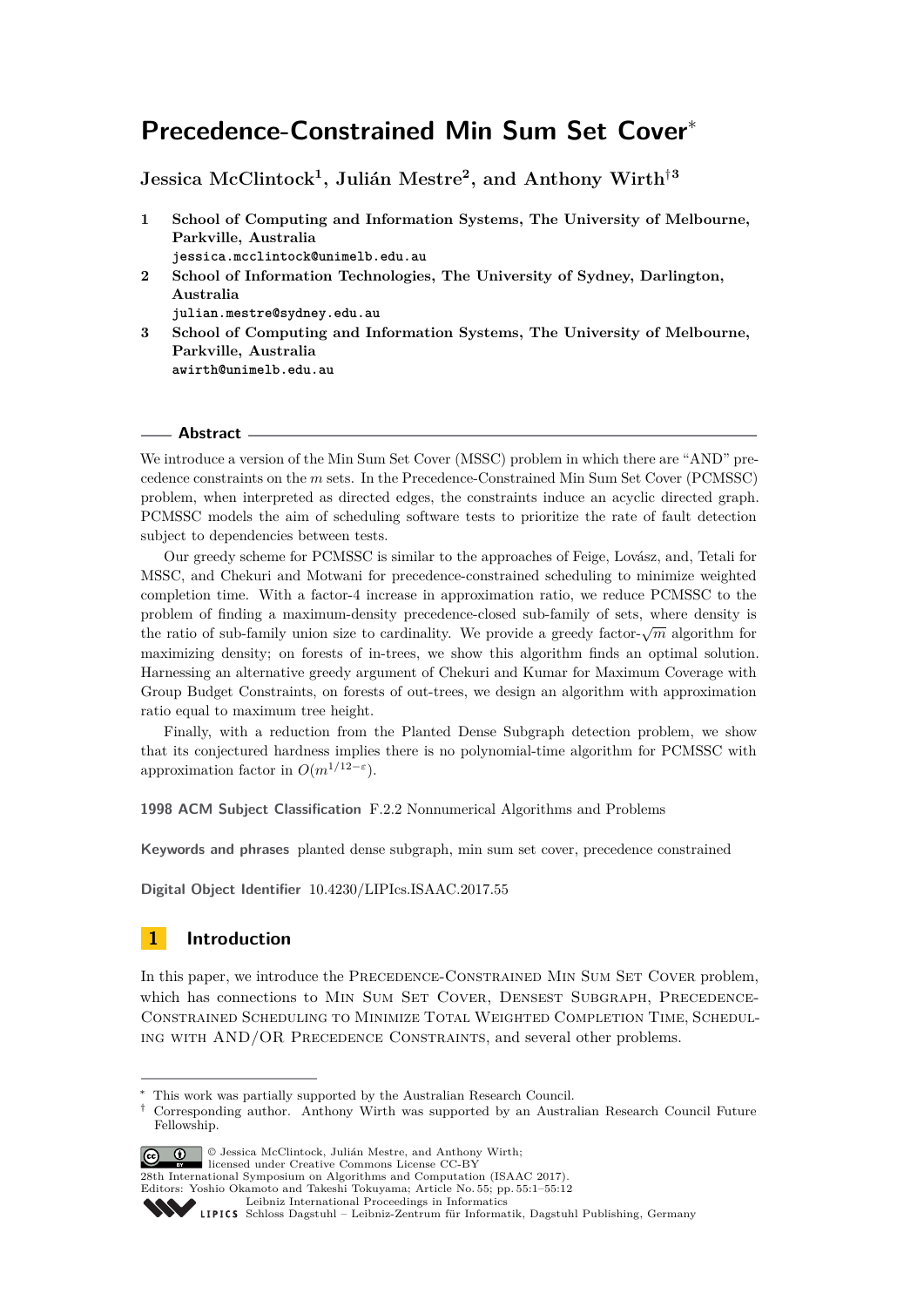### **55:2 Precedence-Constrained Min Sum Set Cover**

**Problem definition.** Just like SET COVER, or indeed MIN SUM SET COVER (aka MSSC), the input to PRECEDENCE-CONSTRAINED MIN SUM SET COVER (aka PCMSSC) is a family of sets, F, whose union is the *universe*, *U*. In addition, there is a binary precedence relation on F, represented by  $\prec$ . Let  $G(F, \prec)$  stand for the directed graph that  $\prec$  induces on F. Throughout this presentation, we assume *G* is *acyclic*. The output is a permutation,  $\pi$ , of the family of sets, F, that obeys the precedence relation  $\prec$ . That is, if  $A \prec B$ , then A must precede *B* in the permutation:  $\pi^{-1}(A) < \pi^{-1}(B)$ . The objective value, to be minimized, is the sum over every item in *U* of its *first* covering time in the permutation. That is, for each item *u*, let  $\tau(u) = \min_{A \in \mathcal{F}} \{ \pi^{-1}(A) : u \in A \}$  be the index of the earliest set in  $\pi$  that includes item *u*; the objective is  $\sum_{u \in U} \tau(u)$ . For convenience, let *n* be the number of items in the universe  $|U|$ , and let *m* be the cardinality of the family of sets  $|\mathcal{F}|$ , and index the permutation  $\pi$  from 1 to  $m$ .

# **1.1 Application**

In the software testing context, we would like to schedule test sequences to prioritize the rate of fault detection. However, there may be inherent dependencies between the tests – some test cases need to be scheduled before others – complicating the process of ordering the test suite [\[18\]](#page-11-1). Though they perform well, existing algorithms for test case prioritization subject to dependencies, are heuristic in their effectiveness [\[18,](#page-11-1) [17\]](#page-11-2). The PCMSSC problem crystallizes the aims and constraints of this software test prioritization problem in a way that admits analysis and approximation, yet is realistic. PCMSSC is a small extension of one existing combinatorial optimization question, MSSC, and a refinement of another, Scheduling with AND/OR Precedence Constraints (aka SAOPC).

# **1.2 Theoretical context**

The original MSSC problem has the same objective as PCMSSC, to minimize  $\sum_{u \in U} \tau(u)$ , but it permits every ordering *π* of F. Feige, Lovász and Tetali's greedy algorithm for MSSC [\[10\]](#page-11-3) starts from an empty ordering  $\pi$  and is simply: *While*  $|\pi| < m$ *, append to*  $\pi$  *a set maximizing the number of (yet) uncovered items.* Via a clever pricing and histogram argument, they show that this is a 4-approximation; they also show that this is the best possible unless P equals NP.

Chekuri and Motwani attack the Precedence-Constrained Scheduling to Minimize Total Weighted Completion Time (aka PCSTW) problem, which has the same precedence structure as PCMSSC. Here, however, the total weighted completion times objective is additive, whereas set coverage is (only) monotone submodular. Chekuri and Motwani's factor-2 algorithm for PCSTW repeatedly (and optimally) solves the subproblem Minimum-Rank Precedence-Closed Subgraph (aka MRPCS) [\[7\]](#page-11-4). The *rank* of a family of jobs is the ratio of its total processing time to its total weight.

**Key sub-problem definition.** To produce an approximation algorithm for PCMSSC, we combine the ideas of Feige et al. and Chekuri and Motwani. We study a problem we call Max-Density Precedence-Closed Subfamily (aka MDPCS): in some sense, *density* is the reciprocal of rank. We let the *coverage* of sub-family,  $A$  of  $F$ , be the union of the sets in the sub-family:  $cov(\mathcal{A}) \equiv \cup_{A \in \mathcal{A}} A$ . Often, we consider the coverage of a sub-family on some subset *X* of the universe:  $cov(\mathcal{A}, X) = cov(\mathcal{A}) \cap X$ . The density,  $\Delta$ , of a nonempty sub-family on subset  $X$  is the ratio of the size of its coverage to its cardinality:  $\Delta(\mathcal{A}, X) \equiv |\text{cov}(\mathcal{A}, X)|/|\mathcal{A}|.$  (When it is obvious, we omit the second argument of  $\Delta$ .)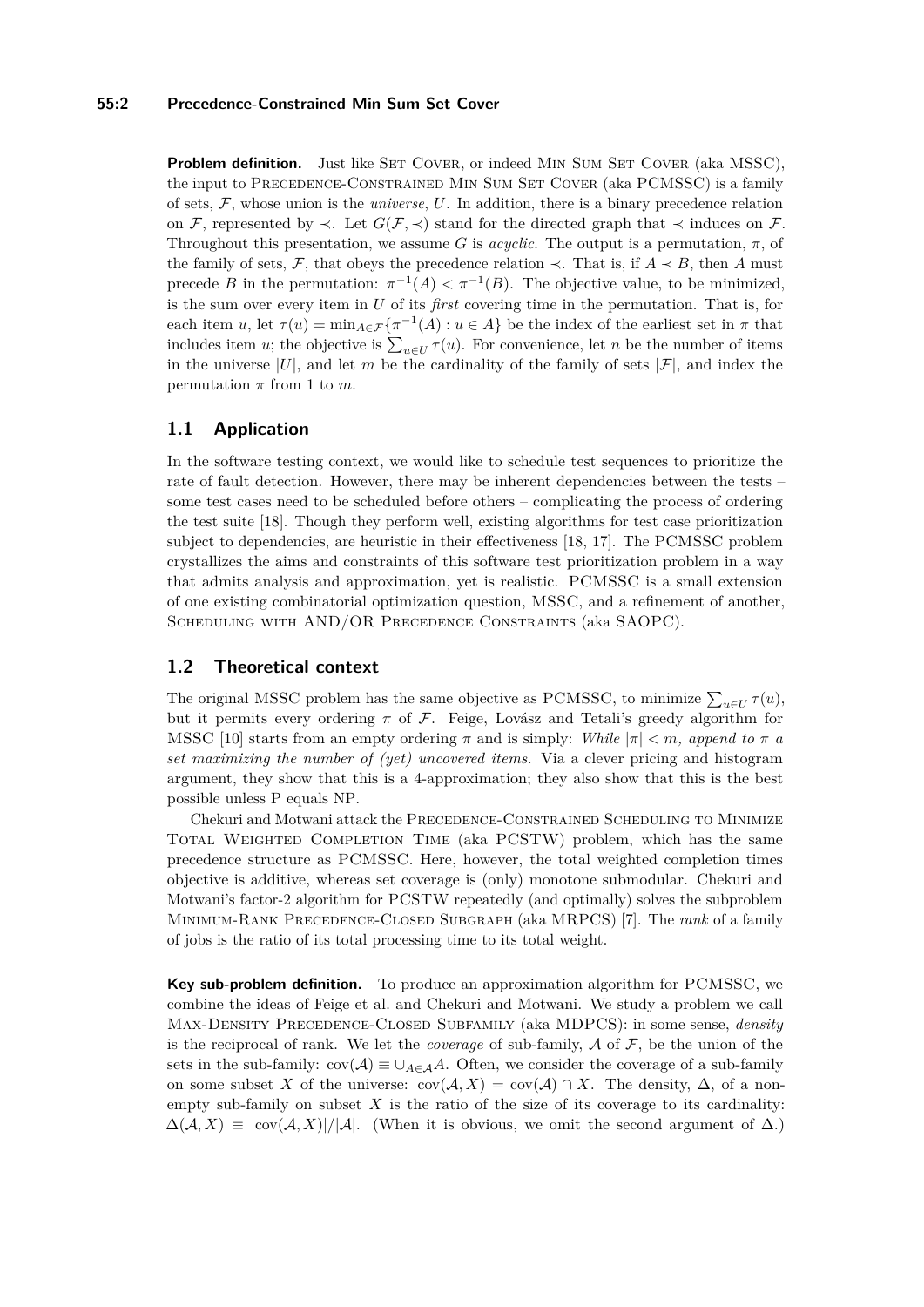<span id="page-2-0"></span>

| Algorithm 1 Algorithm PCMSSC-GREEDY.              |                                                                                                       |
|---------------------------------------------------|-------------------------------------------------------------------------------------------------------|
| 1: function PCMSSC-GREEDY( $\mathcal{F}, \prec$ ) |                                                                                                       |
| 2:                                                | $\pi \leftarrow$ an "empty permutation"                                                               |
| 3:                                                | $\mathcal{G} \leftarrow \mathcal{F} \colon R \leftarrow U$                                            |
| 4:                                                | while $R \neq \emptyset$ do                                                                           |
| 5:                                                | $\mathcal{A} \leftarrow D(\mathcal{G}, \prec, R)$                                                     |
| 6:                                                | Append to $\pi$ some permutation of A consistent with $\prec$                                         |
| 7:                                                | $\mathcal{G} \leftarrow \mathcal{G} \setminus \mathcal{A}; R \leftarrow R \setminus cov(\mathcal{A})$ |
| 8:                                                | Return $\pi$                                                                                          |

For convenience' sake,  $\Delta(\emptyset, X)$  is defined to be negative. The MDPCS problem seeks a sub-family  $A$  of some input family of sets  $G$  that maximizes density on a remaining set of items to be covered, R, with  $R \subseteq cov(G)$ , and is *precedence closed*. That is, the aim is to maximize  $\Delta(A, R)$ , with the requirement that if  $A \prec B$  and  $B \in \mathcal{A}$ , then  $A \in \mathcal{A}$ . Were sets in  $G$  pairwise disjoint, we could adopt Chekuri and Motwani's approach for MRPCS, but in general, it is highly unlikely that such a polynomial-time optimal algorithm exists for MDPCS. Indeed, our hardness-of-approximation result for MDPCS arises from a connection to DENSEST *k*-SUBGRAPH, whereas Chekuri and Motwani's max-flow algorithm solves MRPCS in polynomial time, similar to the approach for DENSEST SUBGRAPH [\[12\]](#page-11-5).

### **1.3 Our results**

We first show that an approximately good solution to MDPCS provides, within factor 4, an approximately good solution to PCMSSC.

We describe a greedy algorithm, MDPCS-GREEDY, for MDPCS that obtains a  $\sqrt{m}$ approximation, and show that (up to a factor 2) this analysis is tight. We extend MDPCS-GREEDY to be iteratively greedy, and again show that  $O(\sqrt{m})$  is the best approximation we can obtain. If the precedence relation, ≺, induces a forest of in-trees, we show that MDPCS-Greedy in fact solves MDPCS optimally in polynomial time. If the precedence relation, ≺, induces a forest of out-trees, we introduce a polynomial-time approximation with factor equal to the largest tree *height*.

Consistent with the large approximation factors found in our algorithms, we show there is no approximation algorithm for PCMSSC with factor in  $O(m^{1/12-\epsilon})$ . This result assumes the PLANTED DENSE SUBGRAPH CONJECTURE (aka PDSC), which states that it is hard to find inside an Erdős-Rényi graph a planted dense E-R component. Recently, hardness of approximation of the Target Set Selection problem was shown via a reduction from PLANTED DENSEST SUBGRAPH and its conjectured hardness [\[5\]](#page-11-6).

### **2 Reduction to Max-Density Precedence-Closed Subfamily**

In this section, we show that PCMSSC *reduces* to MDPCS. Suppose we have an algorithm, *D*, that returns a factor-*α* approximation solution to MDPCS. Consider the greedy scheme in Algorithm [1](#page-2-0) for PCMSSC, which we call PCMSSC-GREEDY.

Since *D* is a polynomial-time algorithm (and *X* only gets smaller), since the while loop runs at most *n* times, and since topological sorting takes polynomial time, PCMSSC-Greedy runs in polynomial time. We now prove that this scheme is in fact an approximation algorithm.

Although factor  $\alpha$  might be a function of both  $m$  and  $n$ , we assume  $\alpha$  is monotonically non-decreasing in both, so we can safely let  $\alpha$  stand for  $\alpha(m, n)$  in the following.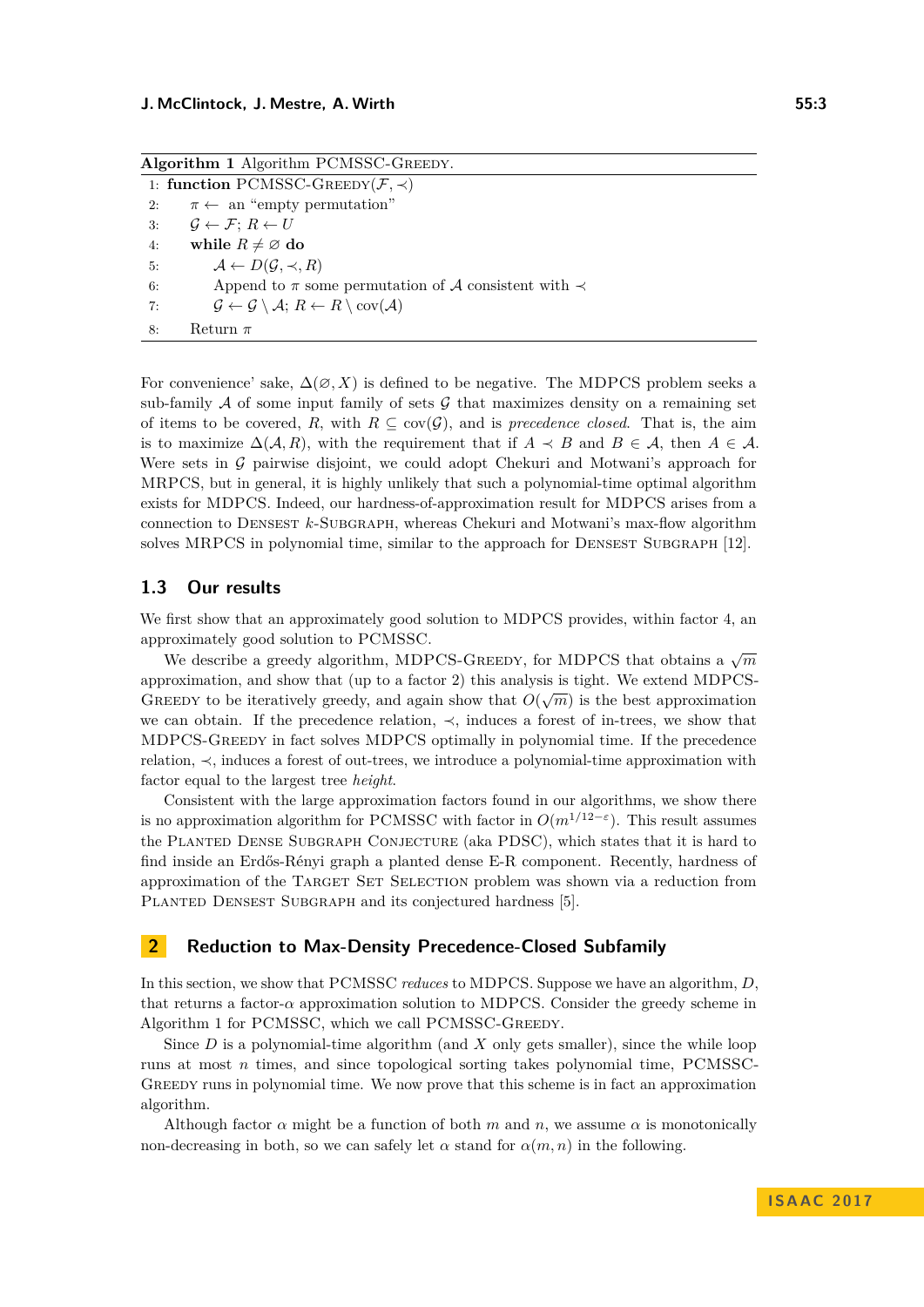<span id="page-3-0"></span>

**Figure 1** Mapping from upper-bound plot B to one with area a factor  $4 \cdot \alpha$  smaller.

### <span id="page-3-1"></span>**Lemma 1.** PCMSSC-GREEDY *is a*  $4 \cdot \alpha$  *approximation algorithm to* PCMSSC.

**Proof.** Let  $A_i$  be the sub-family returned by  $D$  in iteration  $i$  of PCMSSC-GREEDY, and let  $m_i = \sum_{j=1}^i |\mathcal{A}_j|$ . Also, let  $R_i$  be the subset of *U* not yet covered after *i* − 1 iterations,  ${u : \tau(u) > m_{i-1}}$ , and let  $X_i \subseteq R_i$  be the subset of *U* that is first covered by some set in  $A_i$ ,  $\{u : m_{i-1} < \tau(u) \leq m_i\}.$ 

We can upper-bound the cost of PCMSSC-GREEDY by  $\sum_i |R_i| |\mathcal{A}_i|$ . At worst, each of the  $X_i$  items is covered by the last set in  $A_i$ , number  $m_i$ ; hence, at iteration *i*, appending (a permutation of)  $A_i$  to  $\pi$  increases the cover time of all items in  $R_i$  by (at most)  $|A_i|$ .

To prove the approximation factor, we adapt the argument of Feige et al. [\[10\]](#page-11-3). Consider a plot of cover time against item number, where we order  $u \in U$  by  $\tau(u)$  (Figure [1\)](#page-3-0).

That is, on  $(u - 1, u]$  the plot has height  $\tau(u)$ , and the plot is non-decreasing on  $(0, n]$ . The PCMSSC solution cost is the area under plot on (0*, n*]. The upper bound for the PCMSSC-Greedy solution in the previous paragraph can be viewed as a series of horizontal slices, of height  $|\mathcal{A}_i|$  and width  $|R_i|$ , with slices "right-aligned". That is, slice *i* is the rectangle  $(n - |R_i|, n] \times (m_{i-1}, m_i]$ . The plot defined by the upper boundary of this series of slices, which we call  $\beta$ , lies not below the plot for PCMSSC-GREEDY. We show that, with area shrunk by factor of  $1/(4\alpha)$ , a mapping of plot B lies not above the plot for (every) optimal solution, OPT, on (0*, n*]. Since the area under the plot represents solution cost, we conclude that PCMSSC-GREEDY is a  $4 \cdot \alpha$  approximation.

**Mapping.** We map slice *i* to a column of height  $h_i \equiv |\mathcal{A}_i||R_i|/(2\alpha|X_i|)$  and width  $|X_i|/2$ , positioned between  $|R_i|/2$  and  $|R_{i+1}|/2$  "elements" from the right-hand end of the curve for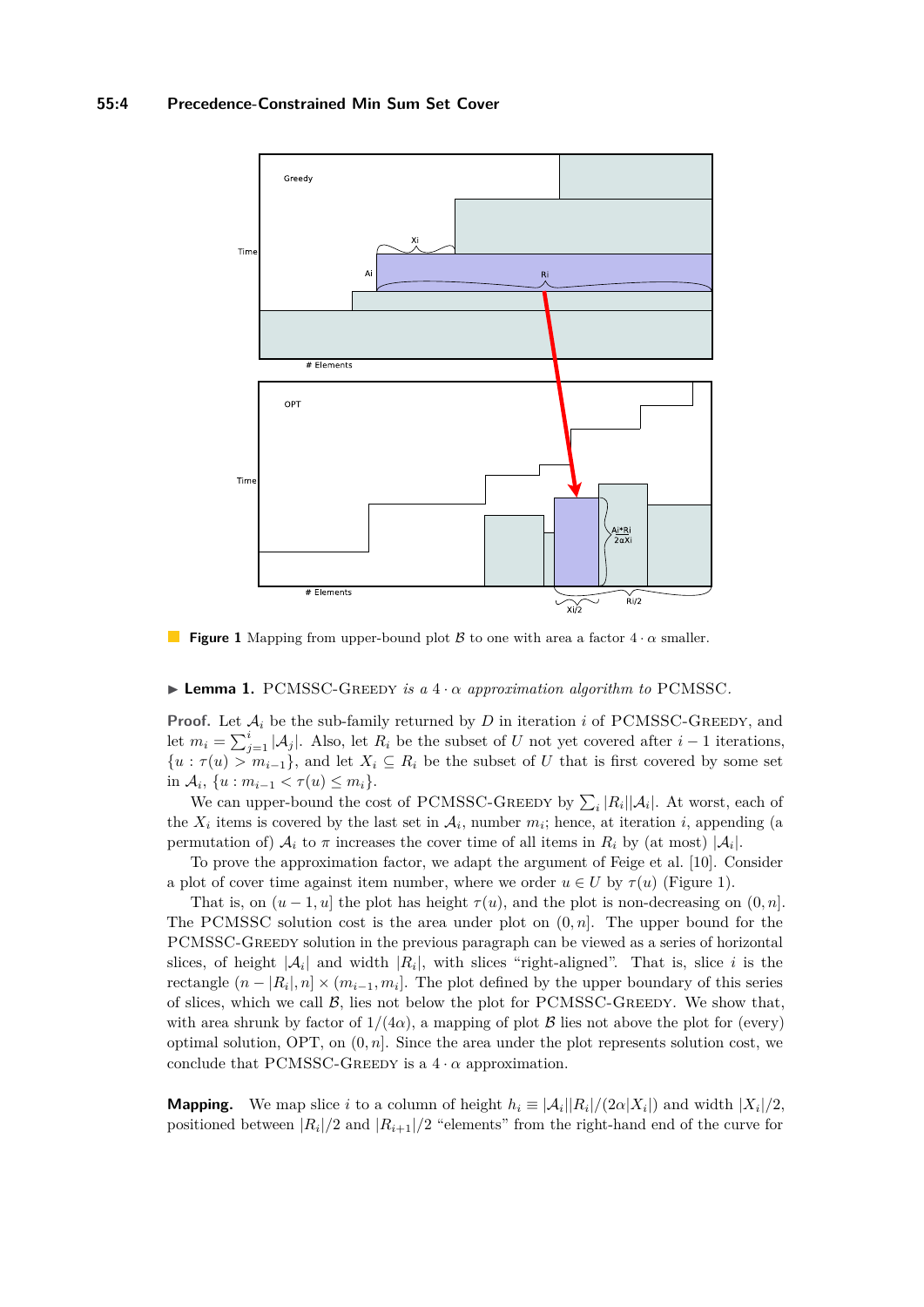<span id="page-4-2"></span>Algorithm 2 Algorithm MDPCS-GREEDY. 1: **function** MDPCS-GREEDY $(G, \prec, R)$ 2:  $A \leftarrow G$ 3: **for** each  $S \in \mathcal{G}$  do 4: **if**  $\Delta(P[S], R) > \Delta(A, R)$  **then** 5:  $A \leftarrow \mathcal{P}[S]$ 6: **return** A

OPT. This column is the rectangle  $(n - |R_i|/2, n - |R_{i+1}|/2] \times (0, h_i]$ . (Sets appended to  $\pi$ after all elements of *U* are covered do not contribute to the solution cost, so we omit them from this analysis, and thus assume  $|X_i| > 0$ .) Since  $h_i |X_i|/2 = |\mathcal{A}_i||R_i|/(4\alpha)$ , this mapping produces a plot whose area is a factor  $4\alpha$  smaller than plot B. The following claim suffices to prove Lemma [1,](#page-3-1) where  $\text{OPT}[j]$  is the prefix of *j* sets in permutation OPT (of  $\mathcal{F}$ ).

<span id="page-4-0"></span>▶ **Claim 2.** *For all i with*  $|R_i| > 0$ ,  $|\text{cov}(\text{OPT}[[h_i]], R_i)| \leq |R_i|/2$ *.* 

The proof of Claim [2](#page-4-0) follows soon. Meanwhile, finalizing the proof of Lemma [1,](#page-3-1) Claim [2](#page-4-0) shows that even after the first  $h_i$  sets of solution OPT, there are at least  $|R_i|/2$  uncovered items (of  $R_i$ ). Therefore the plot for OPT rises to a height at least  $\lfloor h_i \rfloor + 1 \ge h_i$ , at a horizontal position at most  $n - |R_i|/2$ . For all *i*, the top-left corner of the *i*<sup>th</sup> mapped column is at position  $(h_i, n - |R_i|/2)$ ; since the plot for OPT is non-decreasing, this rectangle fits entirely within the plot for OPT, and we have the desired shrunken plot.

**Proof of Claim [2.](#page-4-0)** Let *π*◦*j* stand for *π* after *j*−1 iterations of the loop in PCMSSC-Greedy. Abusing notation (as OPT and  $\pi$  are sequences, not families of sets), if  $\text{OPT}[h_i] \subseteq \pi \circ i$ , the claim is trivially true, since  $|\text{cov}(\text{OPT}[h_i|, R_i)| = 0$ . We hence assume that  $\text{OPT}[h_i|] \setminus \pi \circ i$ is non-empty. On its  $i^{\text{th}}$  instantiation, algorithm *D* returns a sub-family,  $A_i$ , whose density  $\Delta(\mathcal{A}_i, R_i)$  is  $\geq 1/\alpha$  times the maximum-density precedence-closed subfamily of sets. Since sub-family  $\text{OPT}([h_i]$  is precedence closed with respect to F, so is  $\text{OPT}([h_i] \setminus \pi \circ i$  with respect to  $\mathcal{G}_i = \mathcal{F} \setminus \pi \circ i$ , and it was thus "considered" by *D*, so

<span id="page-4-1"></span>
$$
\frac{|\text{cov}(\text{OPT}[[h_i]] \setminus \pi \circ i), R_i)|}{|\text{OPT}[[h_i]] \setminus \pi \circ i|} \leq \alpha \cdot \frac{|X_i|}{|\mathcal{A}_i|}.
$$
\n(1)

Now,  $R_i$  is exactly those items not in  $cov(\pi \circ i)$ , and  $|OPT[|h_i|] \setminus \pi \circ i| \leq \lfloor h_i \rfloor$ , so inequality [\(1\)](#page-4-1) leads to  $|\text{cov}(\text{OPT}[[h_i]], R_i)| \leq \alpha h_i |X_i|/|\mathcal{A}_i|$ . Substituting  $h_i = |\mathcal{A}_i||R_i|/(2\alpha |X_i|)$  into this, we obtain  $|\text{cov}(\text{OPT}[|h_i|], R_i)| \leq |R_i|/2$ .  $|/2$ .

### **3 Algorithms for Max-Density Precedence-Closed Subfamily**

In this section, we introduce a general greedy method for MDPCS, optimal on in-trees, and an alternative approach for out-tree forests, with factor equal to maximum tree height.

# **3.1 Greedy**

Recall that the input to MDPCS is a family of sets  $G$  and a set of items to be covered  $R$ . Let  $\mathcal{P}[S]$  be the minimal precedence-closed sub-family of G containing  $S \in \mathcal{G}$ : that is, the *ancestors* of *S* (including *S* itself). Our greedy algorithm for MDPCS, in Algorithm [2](#page-4-2) (which we call MDPCS-GREEDY), returns the denser of  $\mathcal G$  and the best of the  $\mathcal P[S]$  solutions.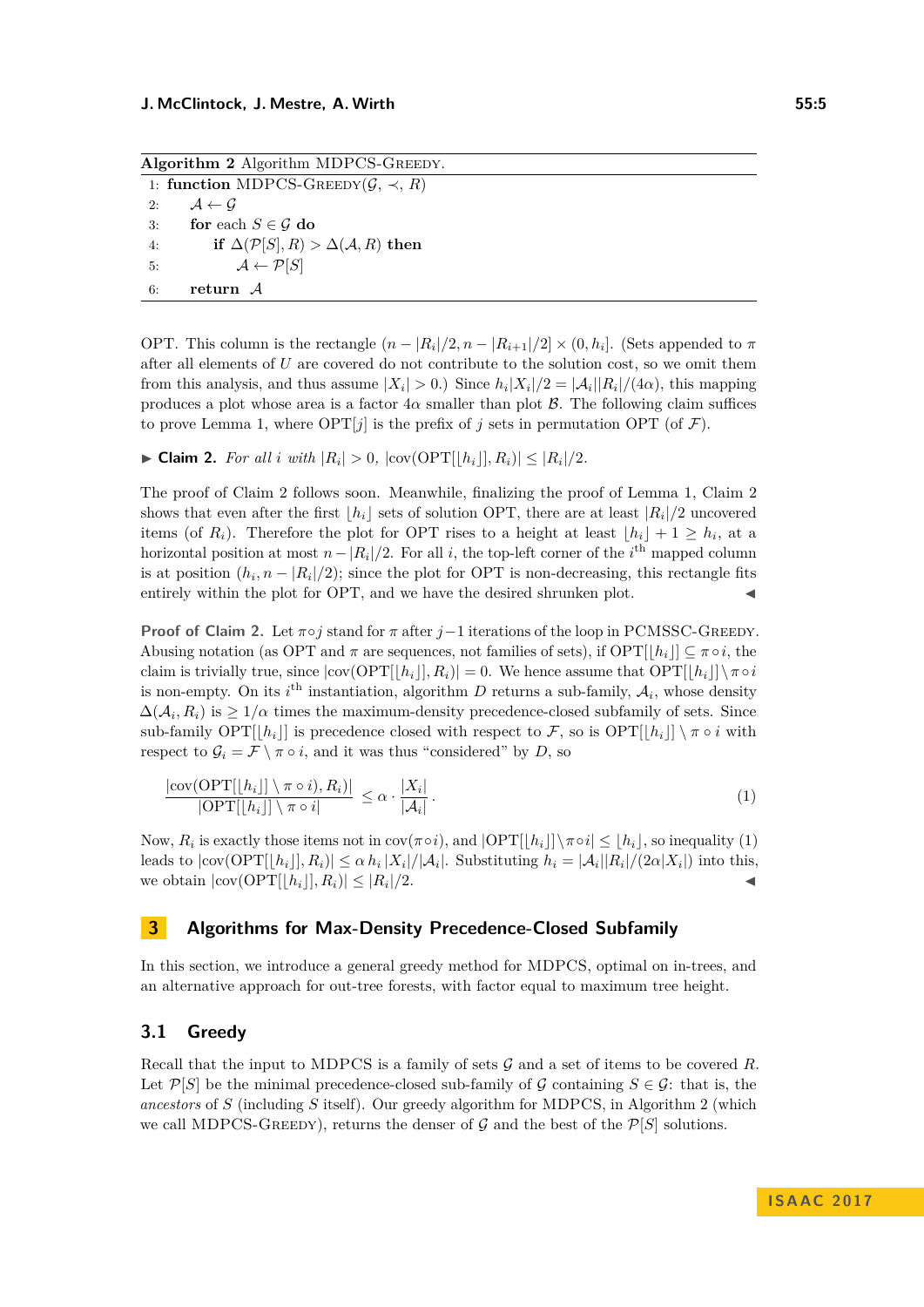#### **55:6 Precedence-Constrained Min Sum Set Cover**

By the definition of P, MDPCS-GREEDY returns a feasible solution. We let  $\delta_{\mathcal{P}-\text{max}}$  stand for the maximum of  $\Delta(\mathcal{P}[S], R)$  over all  $S \in \mathcal{G}$ . If every set in  $\mathcal{G}$  covers at least one item in R, then  $\delta_{\mathcal{P}_{\text{max}}} > 1$ . However, since PCMSSC-GREEDY could involve a sequence of depleting instances of MDPCS, there is no guarantee that each set in  $G$  contains an item in  $R$ .

**Example 3.** MDPCS-GREEDY *is a*  $\sqrt{m}$  *approximation to* MDPCS*. If*  $\delta_{p\text{-}max} \geq 1$ *,* MDPCS-GREEDY *is a*  $\sqrt{n}$  *approximation to* MDPCS.

**Proof.** Consider some optimal solution sub-family, OPT, and let *k* stand for its cardinality. For each  $S_1, S_2, \ldots, S_k$  in OPT, the density of  $\mathcal{P}[S_i]$  is at most  $\delta_{\mathcal{P}\text{-max}}$  and, by definition,  $\mathcal{P}[S_i]$  is a sub-family of OPT. Therefore,

$$
|\text{cov}(\text{OPT}, R)| = |\bigcup_{i=1}^k \text{cov}(\mathcal{P}[S_i], R)| \leq \sum_{i=1}^k |\text{cov}(\mathcal{P}[S_i], R)| \leq \delta_{\mathcal{P}\text{-max}} \sum_{i=1}^k |\mathcal{P}[S_i]| \leq \delta_{\mathcal{P}\text{-max}} \cdot k^2,
$$

where the first inequality observes the definition of union, while the remarks above justify the second and third inequalities. Therefore  $\Delta(OPT, R)/\delta_{P\text{-max}} \leq k$ .

On the other hand,  $\Delta(OPT, R) \leq |R|/k$ , but MDPCS-GREEDY returns  $\mathcal A$  with  $\Delta(\mathcal A, R) \geq$  $\Delta(\mathcal{G}, R) = |R|/m$ . Hence the approximation ratio is at most min $(k, m/k) \leq \sqrt{m}$ . If  $\delta_{\mathcal{P}_{\text{max}}} \geq$  $\Delta(\mathbf{y}, n) = |n|/m$ . Hence the approximation ratio is at most  $\min(k, |R|/k) \leq \sqrt{|R|} \leq \sqrt{n}$ .

Indeed, these factors for MDPCS-Greedy are tight, up to a factor two. And without the assumption  $\delta_{\mathcal{P}\text{-max}} \geq 1$ , there are instance collections on which MDPCS-GREEDY achieves only an Ω(*n*) approximation. Alternatively, we could *iterate* MDPCS-Greedy, repeatedly choosing a sub-family of the form  $\mathcal{P}[S]$  (for some  $S \in \mathcal{G}$ ) that when *added* to the current solution maximizes the density of the sub-family, similar to the greedy algorithm for SET COVER. Again, there is a collection of instances in which this scheme returns only an  $O(\sqrt{n})$ COVER. *Again*, there is a co<br>(or  $O(\sqrt{m})$ ) approximation.

### **3.2 Forest of in-trees**

If graph  $G(\mathcal{F}, \prec)$ , and hence graph  $G(\mathcal{G}, \prec)$  has a special structure, similarly explored in the context of Partially Ordered Knapsack [\[15\]](#page-11-7), MDPCS admits better approximation factors. We start with *G* a forest of in-trees: for all *A* in  $\mathcal{F}$ , at most one set immediately depends on *A*, that is  $|\{B \in \mathcal{F} : A \prec B\}| \leq 1$ . Consequently, for all  $A, B \in \mathcal{F}$ , *either*  $\mathcal{P}[A]$ and  $\mathcal{P}[B]$  are disjoint, *or* (wlog)  $A \in \mathcal{P}[B]$ . Therefore, a solution in such an input is a union of disjoint sub-families  $\mathcal{P}[S_1], \mathcal{P}[S_2], \ldots$ . In an optimal solution, each sub-family  $\mathcal{P}[S_i]$  has optimum density, so MDPCS-Greedy will (in polynomial time) find an optimal solution.

### **3.3 Forest of out-trees**

We consider the "opposite" scenario, in which the in-degree of each set is at most one: that is, for all  $A$ ,  $|\{B \in \mathcal{F} : B \prec A\}| \leq 1$ . Focusing on the graph  $G(\mathcal{F}, \prec)$ , each connected component of *G* is a rooted out-tree. Here, we introduce another greedy algorithm, which provides an approximation factor equal to the largest tree height. It acts recursively, adopting the approach of Chekuri and Kumar [\[6\]](#page-11-8) for the Maximum Coverage Problem with Group Budget Constraints, and so adds 1 to the approximation factor at each tree level.

Let OPT be some optimal solution to MDPCS on  $\mathcal{G}$ , and let  $\delta_{\text{OPT}}$  be its density,  $\Delta(OPT, R)$ : therefore,  $cov(OPT, R) - \delta_{OPT}|OPT| = 0$ . Our recursive algorithm  $D^{\mathcal{T}}$ , shown in Algorithm [3,](#page-6-0) has as input  $(\sigma+1, T, \delta_{\text{OPT}}, R')$ , where  $\sigma+1$  is an "approximation factor", *T* a tree, and  $R' \subseteq R$  a subset of items to be covered. Let  $t \sqsubset T$  denote that *t* is a subtree of *T*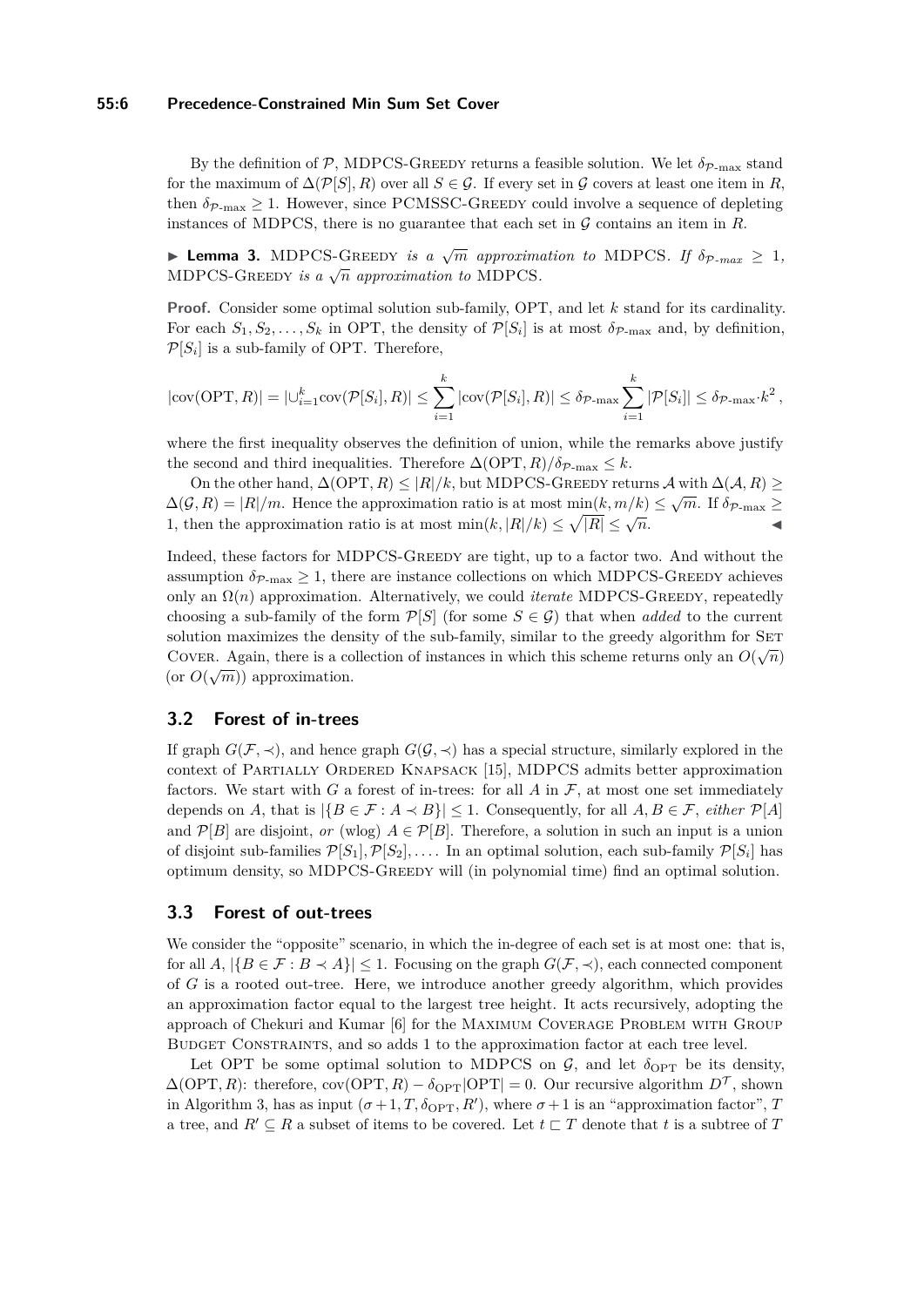<span id="page-6-0"></span>**Algorithm 3** Algorithm  $D^{\mathcal{T}}$  called with  $(\sigma + 1, T, \delta_{\text{OPT}}, R')$ .

1: **function**  $D^{\mathcal{T}}(\sigma+1, T, \delta_{\text{OPT}}, R')$ 2:  $r \leftarrow \text{root of } T$ 3:  $R'_0 \leftarrow R', \mathcal{A}_T^0 \leftarrow \{r\}$ 4: Solutions  $\leftarrow \{\varnothing, \mathcal{A}_T^0\}$ 5:  $R' \leftarrow R' \setminus \text{cov}(\mathcal{A}_T^0)$ 6:  $\kappa \leftarrow$  number of children of *r* 7: **for**  $j = 1$  to  $\kappa$  **do** 8: Let  $T_j$  be the subtree rooted at the  $j^{\text{th}}$  child of *r* 9: **for**  $i = 1$  to  $\kappa$  **do** 10: Candidates  $\leftarrow \varnothing$ 11: **for** each child *j* of *r* s.t. no sub-family of  $T_j$  has yet been added to  $\mathcal{A}_T^{i-1}$  do 12: Add the output  $\mathcal{A}_T^{i,j}$  of  $D^{\mathcal{T}}(\sigma, T_j, \delta_{\text{OPT}}, R')$  to Candidates 13: Let  $\mathcal{A}_T^{i,j*}$  be the tree *t* in Candidates that maximizes  $\sigma |\text{cov}(t, R')| - \delta_{\text{OPT}} |t|$ 14:  $\mathcal{A}_T^i \leftarrow \mathcal{A}_T^{i-1} \cup \{\mathcal{A}_T^{i,j*}\}$  $\triangleright$  By construction,  $\mathcal{A}_T^i$  is a tree. 15: Add  $\mathcal{A}_T^i$  to Solutions 16:  $R' \leftarrow R' \setminus \text{cov}(\mathcal{A}_T^i)$ 17: **return**  $\mathcal{A}_T$ , the tree *t* in Solutions that maximizes  $\sigma |\text{cov}(t, R'_0)| - \delta_{\text{OPT}} |t|$ 

sharing *T*'s root. Let  $M(T, R')$  be the  $t \subset T$  that maximizes  $|\text{cov}(t, R')| - \delta_{\text{OPT}}|t|$ . Given tree *T* of height at most  $\sigma + 1$ , we show inductively that  $D^{\mathcal{T}}$  returns some  $\mathcal{A}_T \sqsubset T$  with

<span id="page-6-1"></span>
$$
(\sigma+1)|\text{cov}(\mathcal{A}_T, R')| - \delta_{\text{OPT}}|\mathcal{A}_T| \ge |\text{cov}(M(T, R'), R')| - \delta_{\text{OPT}}|M(T, R')|.
$$
 (2)

Broadly, algorithm  $D^{\mathcal{T}}$  behaves as follows. If the root *r* of tree *T* has  $\kappa$  children,  $D^{\mathcal{T}}$  makes a sequence of  $\kappa$  recursive calls to itself. After the  $i-1$ <sup>th</sup> call, it has a putative solution  $\mathcal{A}_T^{i-1}$ comprising *r* itself and  $i - 1$  subtrees, each hanging from a different child of *r*. In the  $i<sup>th</sup>$ iteration,  $D^{\mathcal{T}}$  adds a subtree from a "new" child to  $\mathcal{A}_T^{i-1}$ . This new subtree has the maximum value of  $\sigma$ cov $(t, R'_i) - \delta$ <sub>OPT</sub> $|t|$ , where  $R'_i$  is set  $R'$  during the *i*<sup>th</sup> iteration (before step [16\)](#page-6-1). With first parameter  $\sigma + 1$ ,  $D^{\mathcal{T}}$  returns the best of the  $\kappa + 2$  putative solutions (including  $\varnothing$ and  $\{r\}$ ), the subtree  $\mathcal{A}_T$  maximizing  $\sigma |\text{cov}(\mathcal{A}_T, R')| - \delta_{\text{OPT}} |\mathcal{A}_T|$ .

<span id="page-6-2"></span>**If Lemma 4.** *Given tree T of height*  $\leq \sigma + 1$ *,*  $D^{\mathcal{T}}(\sigma + 1, T, \delta_{OPT}, R')$ *, returns*  $\mathcal{A}_T \subset T$ *satisfying inequality* [\(2\)](#page-6-1)*.*

**Proof.** First, the base case. If  $\sigma = 0$ , and the tree has height 1, the only options are  $\varnothing$ and  $\{r\}$ . These are easy to evaluate and inequality [\(2\)](#page-6-1) is easily satisfied.

If  $\sigma > 0$ , consider tree  $M(T, R'_0)$ , where  $R'_0$  is the initial *value* of  $R'$  in  $D^{\mathcal{T}}$ . Again, if  $M(T, R'_0)$  is empty, or if it is  $\{r\}$ ,  $D^{\mathcal{T}}$  will consider those two solutions, so will return some solution satisfying [\(2\)](#page-6-1). Therefore, assume tree  $M(T, R'_0)$  comprises root  $r$  and subtrees hanging from  $\kappa^* \leq \kappa$  children. We focus analysis on  $\mathcal{A}_T^{\kappa^*}$ . Although  $D^{\mathcal{T}}$  does not know  $\kappa^*$ , it generates  $\mathcal{A}_T^i$  for all  $i \leq \kappa$ , returning the *best* of these, at least *as good* as  $\mathcal{A}_T^{\kappa^*}$ .

We renumber root *r*'s children to match the order in which they contribute to  $\mathcal{A}_T^{\kappa^*}$ , so that  $j^* = i$  on each iteration. The construction of  $M(T, R_0')$  can also be interpreted iteratively, so that at iteration  $i$  it adds a subtree hanging from child number  $i_M$ ; let that subtree be called  $M_{i_M}(T, R_0')$ . However, we insist that if  $M(T, R_0')$  contains a subtree hanging from child  $i \leq \kappa^*$ , it is *chosen* at iteration *i*.

Consider the subtree added to  $\mathcal{A}_T^{\kappa^*}$  in iteration *i*,  $\mathcal{A}_T^{i,i}$ . If  $\mathcal{A}_T^{i,i}$  is different from  $M_{i_M}(T, R'_0)$ , it must be because  $D^{\mathcal{T}}(\sigma, T_i, \delta_{\text{OPT}}, R'_i)$  returned  $\mathcal{A}_T^{i, \bar{i}}$ , which had the largest value for  $t \in$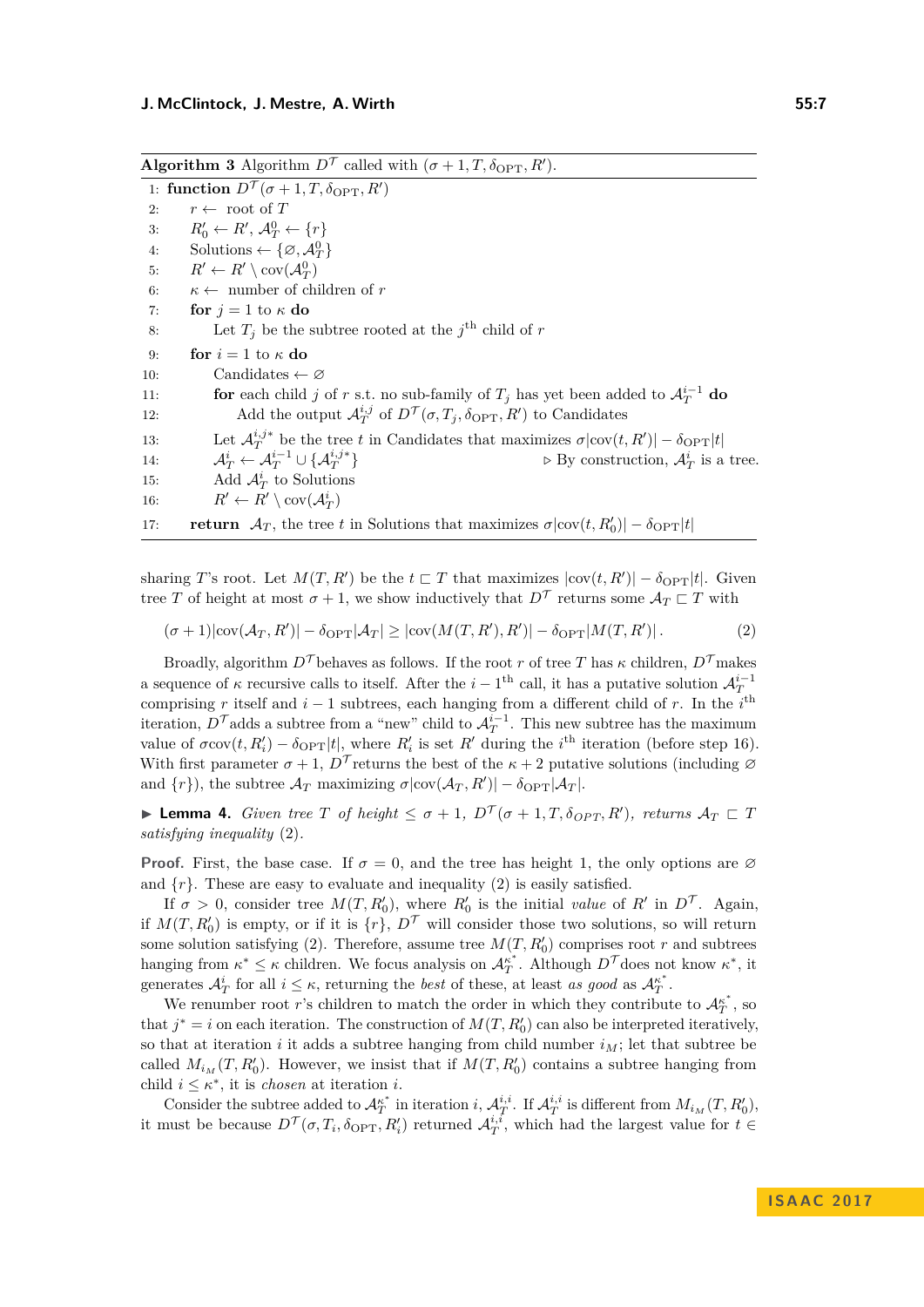#### **55:8 Precedence-Constrained Min Sum Set Cover**

Candidates (children numbered *i* and above) of  $\sigma |\text{cov}(t, R'_i)| - \delta_{\text{OPT}} |t|$ , while tree  $M(T, R'_0)$ added a subtree from child  $i_M \geq i$ , giving inequality [\(3\)](#page-7-0), as follows

$$
\sigma|\text{cov}(\mathcal{A}_T^{i,i}, R_i')| - \delta_{\text{OPT}}|\mathcal{A}_T^{i,i}| \ge \sigma|\text{cov}(\mathcal{A}_T^{i,i,M}, R_i')| - \delta_{\text{OPT}}|\mathcal{A}_T^{i,i,M}| \tag{3}
$$

$$
\geq |\text{cov}(M(T_{i_M}, R'_i), R'_i)| - \delta_{\text{OPT}} |M(T_{i_M}, R'_i)| \tag{4}
$$

<span id="page-7-3"></span><span id="page-7-2"></span><span id="page-7-1"></span><span id="page-7-0"></span>
$$
\geq |\text{cov}(M_{i_M}(T, R'_0), R'_i)| - \delta_{\text{OPT}} |M_{i_M}(T, R'_0)|,
$$
\n(5)

while inequality [\(4\)](#page-7-1) arises from the inductive argument about  $D^{\mathcal{T}}(\sigma, \ldots)$ , while inequality [\(5\)](#page-7-2) flows from the optimality of  $M(T_{i_M}, R'_i)$  on  $(T_{i_M}, R'_i)$ . If in fact  $\mathcal{A}_T^{i,i}$  is the same as  $M_{i_M}(T, R'_0)$ , then the *overall* inequality  $(3) - (5)$  $(3) - (5)$  $(3) - (5)$  holds because  $\sigma \geq 1$ .

The coverage of  $\mathcal{A}_T^{\kappa^*}$  on  $R'_0$  is the union of cov $(\{r\}, R'_0)$  and  $\cup_{i=1}^{\kappa^*}$ cov $(\mathcal{A}_T^{i,i}, R'_i)$ . From the definition of  $R_i'$  (step [16](#page-6-1) of  $D^{\mathcal{T}}$ ), the cov(·) sets are disjoint. Since also  $\sigma \geq 1$ ,

$$
\sigma|\text{cov}(\mathcal{A}_T^{\kappa^*}, R'_0)| - \delta_{\text{OPT}} |\mathcal{A}_T^{\kappa^*}|
$$
  
\n
$$
\geq [|\text{cov}(\{r\}, R'_0)| - \delta_{\text{OPT}}] + \sum_{i=1}^{\kappa^*} \left[ \sigma|\text{cov}(\mathcal{A}_T^{i,i}, R'_0)| - \delta_{\text{OPT}} |\mathcal{A}_T^{i,i}| \right],
$$

and, by applying *overall* inequality  $(3) - (5)$  $(3) - (5)$  $(3) - (5)$ , this is

$$
\geq [|\text{cov}(\{r\}, R_0')| - \delta_{\text{OPT}}] + \sum_{i=1}^{\kappa^*} [|\text{cov}(M_{i_M}(T, R_0'), R_i')| - \delta_{\text{OPT}} |M_{i_M}(T, R_0')|]
$$
  
= |\text{cov}(\{r\}, R\_0')| + \left[ \sum\_{i=1}^{\kappa^\*} |\text{cov}(M\_{i\_M}(T, R\_0'), R\_i')| \right] - \delta\_{\text{OPT}} |M(T, R\_0')|, (6)

For each iteration *i*, inspired by Chekuri and Kumar [\[6\]](#page-11-8), we have

$$
cov(M_{i_{M}}(T, R'_{0}), R'_{i}) \supseteq cov(M_{i_{M}}(T, R'_{0}), R'_{0} \setminus cov(A^{k^{*}}_{T}, R'_{0})),
$$
  
so, 
$$
cov(\{r\}, R'_{0}) \cup \bigcup_{i=1}^{k^{*}} cov(M_{i_{M}}(T, R'_{0}), R'_{i}) \supseteq (\bigotimes_{i=1}^{k^{*}} cov(M_{i_{M}}(T, R'_{0}), R'_{0}) \bigotimes_{i=1}^{k^{*}} cov(M_{i_{M}}(T, R'_{0}), R'_{0})
$$

$$
cov(A^{k^{*}}_{T}, R'_{0}).
$$

Applying the union bound to the LHS and the composition of  $M(T, R'_0)$  to the RHS,

$$
|\text{cov}(\{r\}, R'_0)| + \sum_{i=1}^{\kappa^*} |\text{cov}(M_{i_M}(T, R'_0), R'_i)| \ge |\text{cov}(M(T, R'_0), R'_0) \setminus \text{cov}(\mathcal{A}_T^{\kappa^*}, R'_0)|
$$
  

$$
\ge |\text{cov}(M(T, R'_0), R'_0)| - |\text{cov}(\mathcal{A}_T^{\kappa^*}, R'_0)|.
$$

Combining this with the inequality ending at [\(6\)](#page-7-3), we see that

$$
\sigma |\text{cov}(\mathcal{A}_T^{\kappa^*}, R_0')| - \delta_{\text{OPT}} |\mathcal{A}_T^{\kappa^*}| \ge \left( |\text{cov}(M(T, R_0'), R_0')| - |\text{cov}(\mathcal{A}_T^{\kappa^*}, R_0')| \right) - \delta_{\text{OPT}} |M(T, R_0')|,
$$
  
 
$$
\therefore \quad (\sigma + 1) |\text{cov}(\mathcal{A}_T^{\kappa^*}, R_0')| - \delta_{\text{OPT}} |\mathcal{A}_T^{\kappa^*}| \ge |\text{cov}(M(T, R_0'), R_0')| - \delta_{\text{OPT}} |M(T, R_0')|.
$$

For a forest of out-trees, we return the best individual tree solution generated by  $D^{\mathcal{T}}$ . Without knowing the value of  $\delta_{\text{OPT}}$ , there are only *mn* possible values, so we can in polynomial time try them all and return the densest sub-forest. Finally, for OPT, the right-hand side of inequality [\(2\)](#page-6-1) is zero, so Lemma [4](#page-6-2) shows  $D^{\mathcal{T}}$  returns a tree with density at least  $\delta_{\text{OPT}}$  divided by maximum tree height.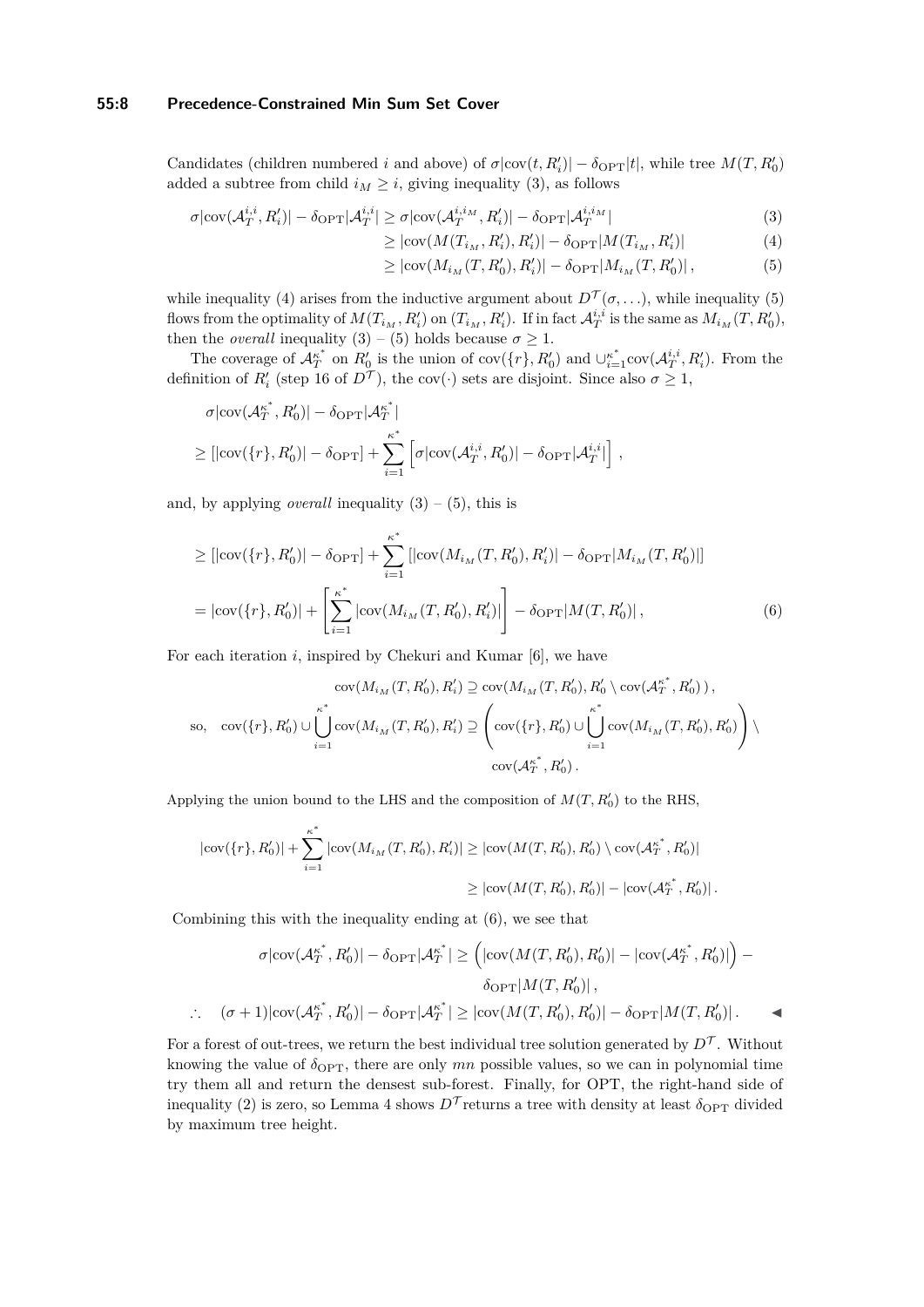# **4 Hardness of approximation**

Apart from the in-tree case, which is in P, the approximation *factors* for PCMSSC are polynomial. In this section, we show that such factors are to be "expected". We show a hardness *reduction* to PCMSSC from the PLANTED DENSE SUBGRAPH CONJECTURE, which is a statement about the difficulty of finding a dense component in an Erdős-Rényi graph [\[5\]](#page-11-6). Our inspiration here is Burge, Munagala and Srivastava's hardness-of-approximation reduction from DENSEST  $k$ -SUBGRAPH for pipelined query operators [\[4\]](#page-11-9).

First, we define the Planted Dense Subgraph Conjecture, where *N* is the input graph's order,  $\alpha$  its log density,  $k$  the order of the planted component, and  $\beta$  its log density.

**Definition 5.** The problem  $\text{PDS}(N, k, \alpha, \beta)$  has as input a graph with probability  $1/2$ drawn from  $G(N, N^{\alpha-1})$  and with probability 1/2 drawn from  $G(N, N^{\alpha-1})$ , in which some *k* vertices are chosen uniformly from *N* and on them is added a subgraph drawn from  $G(k, k^{\beta-1})$ . The task is to correctly report from which of the two distributions the graph was drawn.

I **Conjecture 6** (Planted Dense Subgraph Conjecture)**.** *For all ε >* 0*, k* ≥ √ *N, and*  $\beta < \alpha$ , *no probabilistic polytime algorithm can, with advantage*  $> \varepsilon$ , solve PDS( $N, k, \alpha, \beta$ ).

We show that identifying an ordering  $\pi$  with low PCMSSC score solves PDS almost surely.

<span id="page-8-0"></span>► **Lemma 7.** *Assuming the* PLANTED DENSE SUBGRAPH CONJECTURE, there is no poly-time *algorithm that, for*  $\varepsilon > 0$ *, approximates* PCMSSC *within factor*  $O(n^{1/6-\varepsilon})$  *nor*  $O(m^{1/12-\varepsilon})$ *.* 

**Proof.** First, let  $k =$ √  $N, \alpha = 1/2$  and  $\beta = 1/2 - \gamma$ , for some  $\gamma > 0$ . Given graph  $H([N], \mathcal{E})$ , the input to PDS, define family  $\mathcal F$  to be  $N\lambda$  *vertex sets*, together with an *edge set* for each edge in E. More specifically, the vertex sets are  $V_{u,i}$  for each  $u \in \{1, \ldots, N\}$  and  $i \in \{1, \ldots, \lambda\}$ , while the edge sets are  $E_{u,v}$  for each  $(u, v) \in \mathcal{E}$ . For convenience, let  $U = \{0, 1, \ldots, n\}$ , so that  $|U| = n + 1$ , with  $U^+ = \{1, \ldots, n\}.$ 

The ≺ relation acts as follows: every edge set must be preceded by all "copies" of each of its endpoints' vertex sets. That is, for all  $(u, v) \in \mathcal{E}$  and for all  $i, V_{u,i} \prec E_{u,v}$  and  $V_{v,i} \prec E_{u,v}$ .

We now define the composition of the sets in  $\mathcal{F}$ . Every vertex set comprises the same item:  $V_{u,i} = \{0\}$ , for all  $u, i$ . To define the edge sets, we *associate* items with vertices: let the set of items associated with vertex  $v$  be  $U_v$ . (This association is merely a vehicle to define edge sets, and is distinct from vertex-set composition.) The construction is randomized, based on parameter  $p \in (0,1)$ : each item in  $U^+$  is associated with each vertex in *H* independently, with probability *p*. Hence  $\mathbf{E}[|U_v|] = np$ , while for all  $j \in U^+$ ,  $\mathbf{E}[|\{v : j \in U_v\}|] = Np$ . For each edge  $(u, v)$ , we define  $E_{u,v}$  to be  $U_u \cap U_v$ , with expected size  $np^2$ .

**Choosing**  $p$ . If there is a planted component,  $\mathcal{P}$ , it (just) covers all of  $U$ : this drives our **Choosing** *p***.** It there is a planted component,  $P$ , it (just) covers an or  $U$ : this drives our selection of *p*. There are  $\sqrt{N}$  vertices in  $P$ , and each item *j* is in  $\sqrt{N}p$  of the  $U_v$  sets, on average. We expect (ignoring constants) around  $Np^2$  vertex pairs in  $P$  where *j* is associated with both. The probability of each vertex pair having an edge is, independently,  $k^{\beta-1} = (N^{1/2})^{(-1/2-\gamma)}$  $N^{-(1/4+\gamma/2)}$ . Therefore,  $\mathbf{E}[|E_{u,v} \in \mathcal{P} : j \in E_{u,v}] \approx Np^2N^{-(1/4+\gamma/2)} = N^{3/4-\gamma/2}p^2$ . So this is close to 1, we set  $p = 32 \cdot N^{(-3+\gamma')/8} \log N$ , with  $\gamma' = 2\gamma$ .

**Planted component.** If there is a planted component  $P$ , we show a "good" PCMSSC solution. Suppose that  $\pi$  starts with all  $V_{u,i}$  for all  $u \in \mathcal{P}$  followed by  $E_{u,v}$  for all  $u, v \in \mathcal{P}$ (edges  $\mathcal{E}$  in  $\mathcal{P}$ ). The number of sets so far is  $\lambda \sqrt{N}$  plus a random value highly concentrated  $\frac{1}{2}$  around  $\sqrt{N}(\sqrt{N}-1)N^{-(1/4+\gamma/2)}/2$ , hence  $\leq N^{3/4-\gamma/2}$  with high probability (whp). The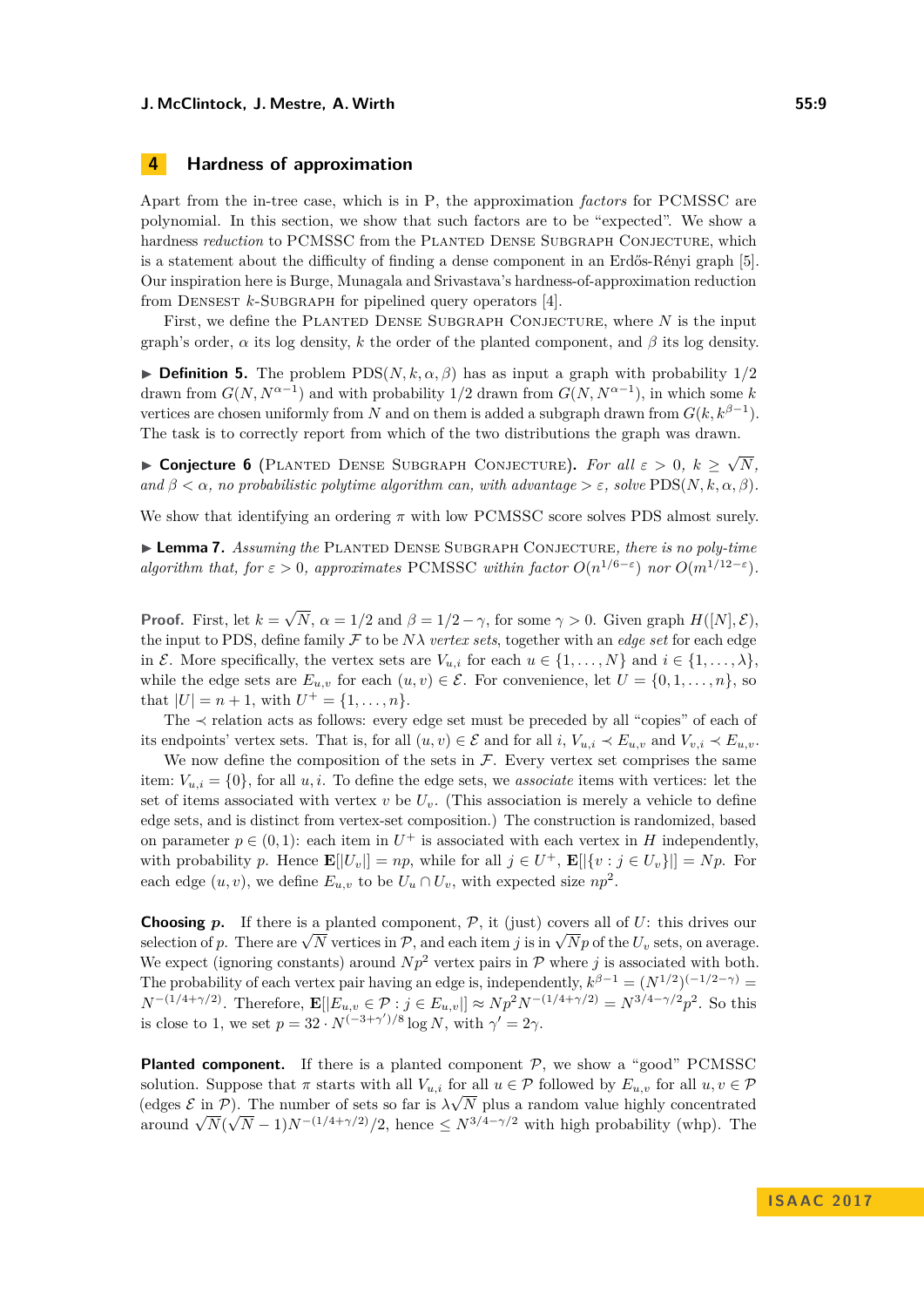#### **55:10 Precedence-Constrained Min Sum Set Cover**

claim below proves *U* is covered whp by these  $P$ -based sets. If so, the PCMSSC cost is whp bounded by  $n(\lambda \sqrt{N} + N^{3/4 - \gamma/2})$ .

<span id="page-9-0"></span> $\triangleright$  **Claim 8.** If *H* was generated with a planted component,  $\mathcal{P}$ , then with high probability all *items in U* <sup>+</sup> *are covered by the planted component's edge sets.*

**Proof of Claim [8.](#page-9-0)** The expected number of  $U_v$  in  $\mathcal P$  containing *j* is  $\sqrt{N}p$ , so

$$
\Pr[|v \in \mathcal{P} : j \in U_v] \le \sqrt{N}p/2] \le \exp(-\sqrt{N}p/8) = \exp(-4 \cdot N^{(1+\gamma')/8} \log N),
$$

via Chernoff bounds, which is tiny. Therefore, and since  $\binom{x}{2} \geq x^2/4$  for large enough *x*, the probability that the number of pairs of vertices in  $P$  where  $j$  is associated with both is at most  $Np^2/16$  is (also) at most  $\exp(-4 \cdot N^{(1+\gamma')/8} \log N)$ .

For each such pair, there is an edge actually present with probability  $N^{-(1/4+\gamma/2)}$ . Item-association and edge-presence events are independent, so in expectation *j* is in at least

$$
\mu = (Np^2/16)N^{-(1/4+\gamma/2)} = 32^2(\log^2 N)/16
$$

edge sets in  $\mathcal{P}$ . For all  $j \in U^+$ , again via Chernoff bounds,

$$
Pr[|\{(u, v) \in \mathcal{E}_{\mathcal{P}} : j \in E_{u,v}\}| \le \mu/2] \le \exp(-(64 \log N)/8) = N^{-8}.
$$

Taking the union over all  $n$  items in  $U^+$ , the probability that some item is uncovered by the edge sets in  $P$  is at most  $n/N^8$ , which is very small (below, we choose *n* to be  $o(N)$ ).

**No planted component.** We show that if there is no planted component, even after several vertex and edge sets have appeared in  $\pi$ , there is a significant portion of items not yet covered, pushing the PCMSSC score very high.

Consider a solution to PCMSSC derived from *x* vertices and their induced edges. The number of vertex sets is  $\lambda x$  and the number of vertex pairs is  $\approx x^2/2$ . The expected number of edges is  $\leq x^2/\sqrt{N}$ , but there are in fact  $\binom{N}{x} \leq N^x$  such sets of *N* vertices. Via the Chernoff bound, the probability that all of them have at most 3*/*2 their average number of edges,  $\mu_{\mathcal{E}}$ , is at most  $N^x \exp(-\mu_{\mathcal{E}}/12)$ . If we would like this probability to be at most  $1/N^8$ , say, then let  $\mu_{\mathcal{E}} \geq 12(x+8) \log N$ . Since the number of vertex pairs is at least  $x^2/4$ , and hence  $\mu_{\mathcal{E}} \geq x^2/(4\sqrt{N})$ , there is a very low probability of exceeding  $x^2/\sqrt{N}$  edges across all hence  $\mu_{\mathcal{E}} \geq x^2/(4\sqrt{N})$ , there is a very low probability of exceeding  $x^2/\sqrt{N}$  edges across all sets of *x* vertices if  $x \ge 500\sqrt{N} \log N$ .

By construction, each edge set has on average  $np^2$  items. The probability that some edge set related to at least one of the at most  $x^2/\sqrt{N}$  edges has more than  $2np^2$  items is at most  $(x^2/\sqrt{N}) \exp(-np^2/12)$ . If  $n \geq 200 \log N/p^2$ , which is satisfied by  $n \in \Omega(N^{3/4})$ , because  $x \leq N$ , this probability is tiny.

Even ignoring the possibility of edge sets covering common items, we conclude that whp, after  $\lambda x$  vertex sets and  $x^2/\sqrt{N}$  edge sets appear in  $\pi$ , at most  $2np^2x^2/\sqrt{N} \leq$  $2048 \cdot nN^{(-5+\gamma')/4}x^2(\log^2 N)$  items have been covered. Hence if  $x \le N^{(5-2\gamma')/8}$ , then there are  $o(n)$  items covered. With  $\Omega(n)$  items uncovered, the PCMSSC score is at least a constant multiplied by  $n(\lambda N^{(5-2\gamma')/8} + N^{(3-2\gamma')/4})$ .

Letting  $\lambda$  grow to at least  $N^{1/4}$  and letting  $\gamma'$  shrink, whp the asymptotic ratio between this cost and the cost in the planted case (just before Claim [8\)](#page-9-0) tends arbitrarily close to  $N^{1/8}$ . Since  $n \in \Theta(N^{3/4})$  permits our probability bounds, whp there is a gap of  $\Theta(n^{1/6-\epsilon})$ , for all  $\varepsilon > 0$ , in the PCMSSC costs between the two cases. Likewise, the number of sets *m* in the input is highly concentrated around  $\lambda N + N^{3/2}$ , which is  $\Theta(N^{3/2})$ . An algorithm for PCMSSC with an approximation factor better than  $\Theta(n^{1/6-\epsilon})$  or  $\Theta(m^{1/12-\epsilon})$ , for all  $\varepsilon > 0$ , could solve PDS with very significant advantage. From this, we conclude Lemma [7.](#page-8-0)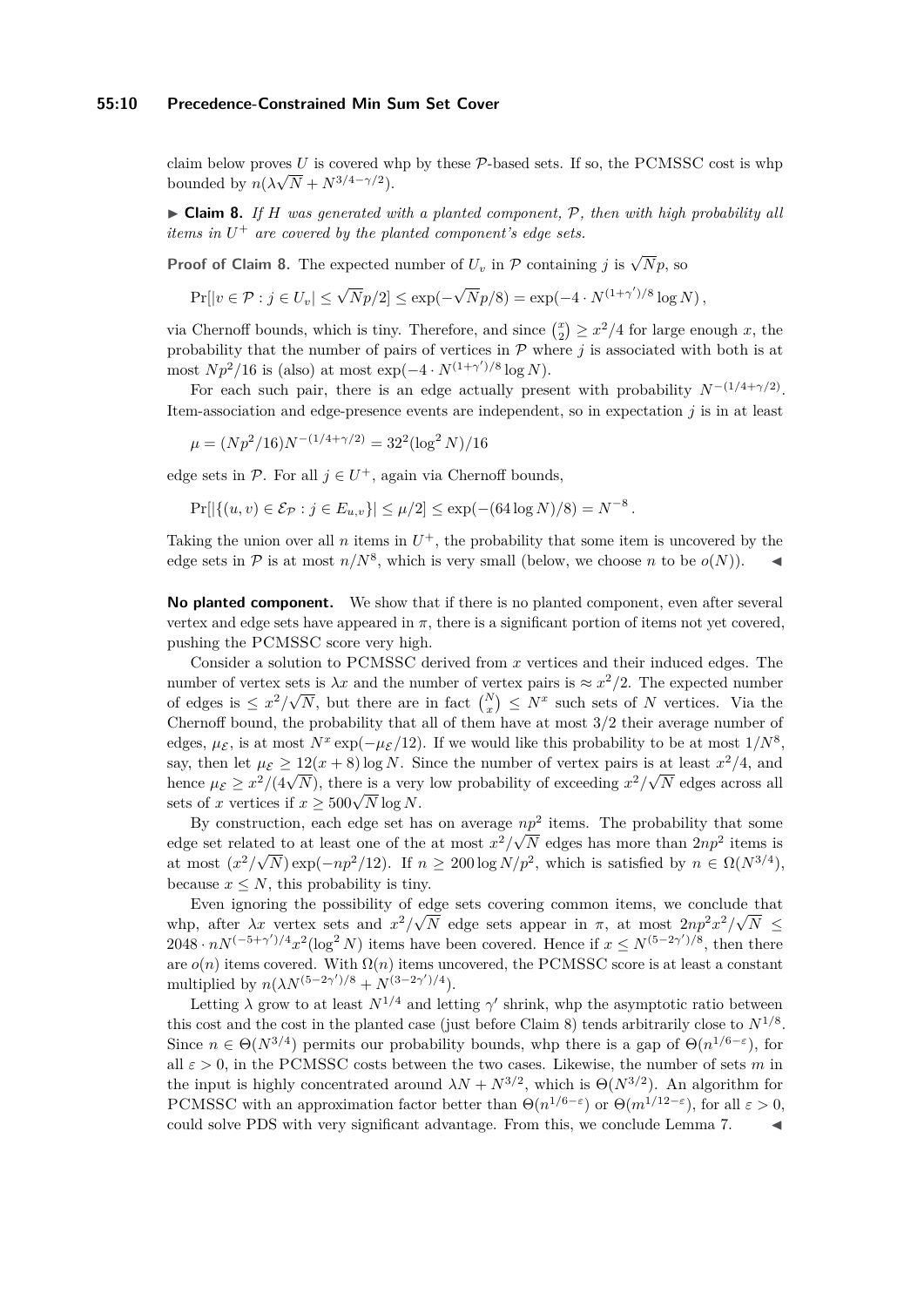#### **J. McClintock, J. Mestre, A. Wirth 55:11**

## **5 Related work**

The Min-Sum Vertex Cover problem – the special case of MSSC where each set has two items – admits a 2-approximation algorithm [\[10\]](#page-11-3). In database theory, MSSC has been referred to as the PIPELINED SET COVER problem. This model typically allows for different processing times (or costs) on the sets, and has been given an alternative (but still factor-4) approximation algorithm [\[19\]](#page-11-10).

In web search theory, a generalization of MSSC relating the min-sum objective to Minimum Latency Set Cover is called Multiple Intents Reranking. This extends the objective function to allow for different *user profiles* – relating to how many times each item needs to be covered [\[1\]](#page-10-0). It has also been referred to as the Generalized Min-Sum SET COVER problem, which has constant-factor approximations [\[2\]](#page-11-11).

In SCHEDULING WITH AND/OR PRECEDENCE CONSTRAINTS (SAOPC), there are two types of jobs: AND-jobs are available only when all precedences are met, while OR-jobs only require that at least one of the precedences are met [\[11\]](#page-11-12). In fact, PCMSSC is a special case of SAOPC in which the precedence-constrained sets are AND-jobs, and the item are OR-jobs. Scheduling to minimize the makespan is Label Cover-hard for general AND/OR precedences [\[13\]](#page-11-13), but the reduction has an OR-AND-OR-AND structure: it is unclear whether PCMSSC is LABEL COVER-hard, that is [\[8\]](#page-11-14), hard to approximate within  $2^{\log^{1-1/(\log \log^c n)}} n$ .

Erlebach, Kääb, and Möhring prove that minimizing the total completion time in SAOPC is LABEL COVER-hard, but that scheduling available jobs with Smith's shortest processing time (SPT) rule gives an  $O(n)$ -approximation [\[9\]](#page-11-15). They further prove that this algorithm gives an  $O(\sqrt{n})$ -approximation for the special case with a single processor where all jobs have equal weights. However, in PCMSSC, AND jobs have zero weight and unit processing time, but OR jobs have unit weight and zero processing time.

Finally, in the PARTIALLY ORDERED KNAPSACK (aka POK), there is a predecessor  $\prec$ relation, inducing a directed graph, and each vertex has a profit and a weight [\[15\]](#page-11-7). The aim is to find a *closed under predecessor* set of vertices that maximizes total profit subject to a total weight constraint. For in- and out-trees, Johnson and Niemi consider pseudo-polynomial algorithms that are nonetheless efficient in practice, as well as an FPTAS (with running time proportional to  $1/\varepsilon$ ) derived from a standard PTAS approach for knapsack problems [\[15\]](#page-11-7).

Kolliopoulos and Steiner [\[16\]](#page-11-16) provide an FPTAS for POK when the underlying order is two dimensional. They note that Hajiaghayi et al. [\[14\]](#page-11-17) show that POK is hard to approximate within  $2^{\log^{\delta} n}$ , that POK generalizes DENSEST  $k$ -SUBGRAPH, and that a constant-factor algorithm for PARTIALLY ORDERED KNAPSACK would provide a sub-factor-2 approximation for PCSTW. Indeed, the MINIMUM-RANK PRECEDENCE-CLOSED SUBGRAPH problem that Chekuri and Motwani solve optimally is a minimize-ratio version of POK; again, there is some connection to the difference in approximability between DENSEST SUBGRAPH and DENSEST *k*-SUBGRAPH. Borradaile, Heeringa, and Wilfong [\[3\]](#page-11-18) examine variants of POK with undirected graphs, and 1-neighbor as well as all-neighbor precedence requirements.

**Acknowledgements.** We thank Tim Miller for the foundational software-testing problem.

#### **References**

<span id="page-10-0"></span>**<sup>1</sup>** Yossi Azar, Iftah Gamzu, and Xiaoxin Yin. Multiple intents re-ranking. In *STOC: 41st ACM Symposium on Theory of Computing*, pages 669–678, 2009.